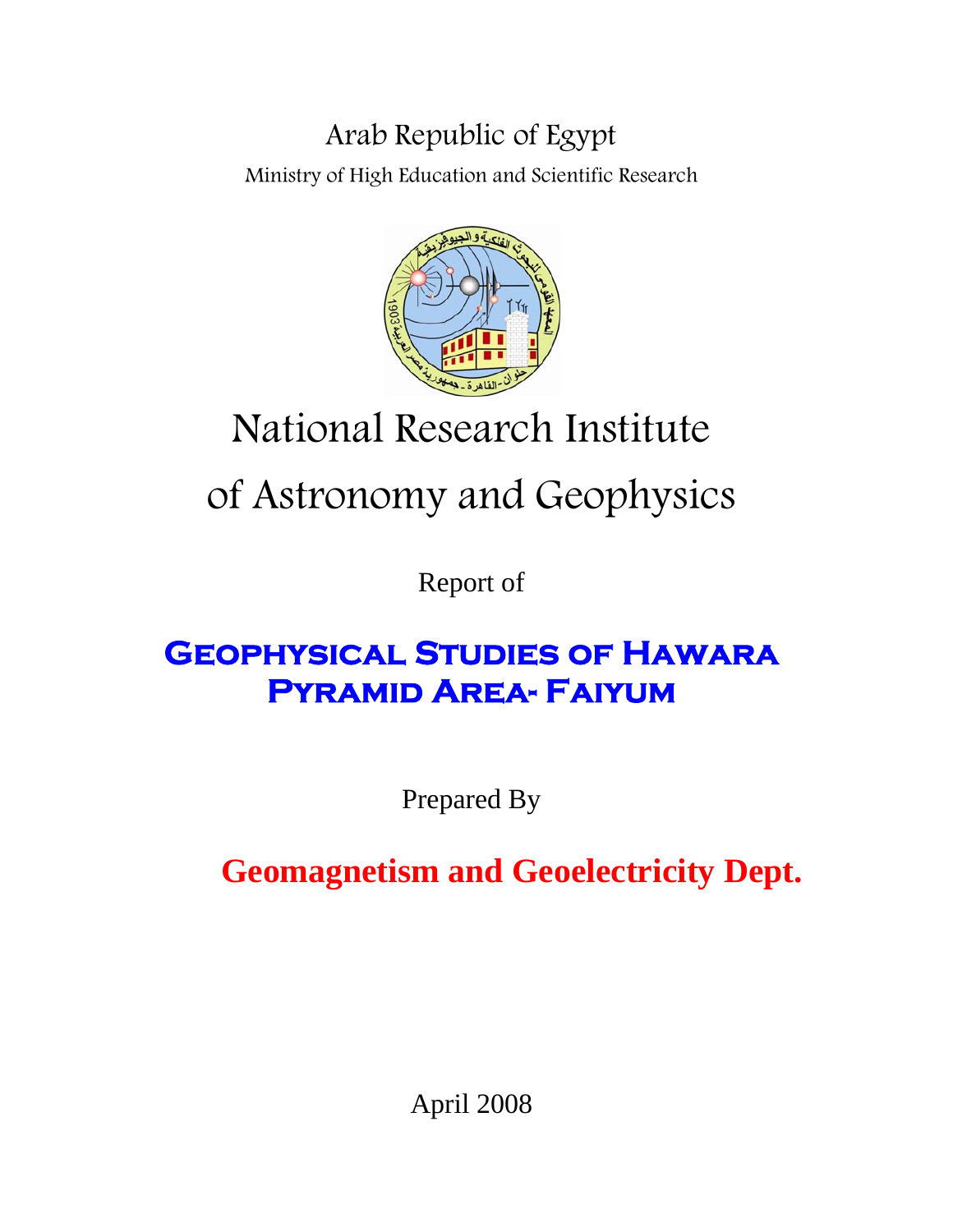

## **INTRODUCTION**

**HAWARA** is an archaeological site of Ancient Egypt (Figure 1), south of the site of Crocodilopolis (Arsinoe) at the entrance to the depression of the Faiyum oasis. The first excavations at the site were made by Karl Lepsius, in 1843. William Flinders Petrie excavated at Hawara, in 1888, finding papyri of the first and second centuries, and, north of the pyramid, a vast necropolis where he found 146 portraits on coffins dating to the Roman period, famous as being among the very few surviving examples of painted portraits from Classical Antiquity, the "Faiyum portraits" illustrated in Roman history textbooks.

Amenemhet III was the last powerful ruler of the  $12<sup>th</sup>$  Dynasty, and the pyramid he built at Hawara (Figures 2 and 3) is believed to post-date the so-called "Black Pyramid" built by the same ruler at Dahshur.

In common with the Middle Kingdom pyramids constructed after Amenemhet II, it was built of mudbrick round a core of limestone passages and burial chambers, and faced with limestone. Most of the facing stone was later pillaged for use in other buildings— a fate common to almost all of Egypt's pyramids— and today the pyramid is little more than an eroded, vaguely pyramidal mountain of mud brick, and of the once magnificent mortuary temple precinct formerly enclosed by a wall there is little left beyond the foundation bed of compacted sand and chips and shards of limestone.

The entrance to the pyramid is today flooded to a depth of 6 meters as a result of the waters from a canal built nearby.

The huge mortuary temple that originally stood adjacent to this pyramid is believed to have formed the basis of the complex of buildings with galleries and courtyards called a "labyrinth" by Herodotus, and mentioned by Strabo and Diodorus Siculus. The demolition of the "labyrinth" may date in part to the reign of Ptolemy II, under whom the Pharaonic city of Shedyt (Greek *Crocodilopolis*, the modern Medinet el-Faiyum) was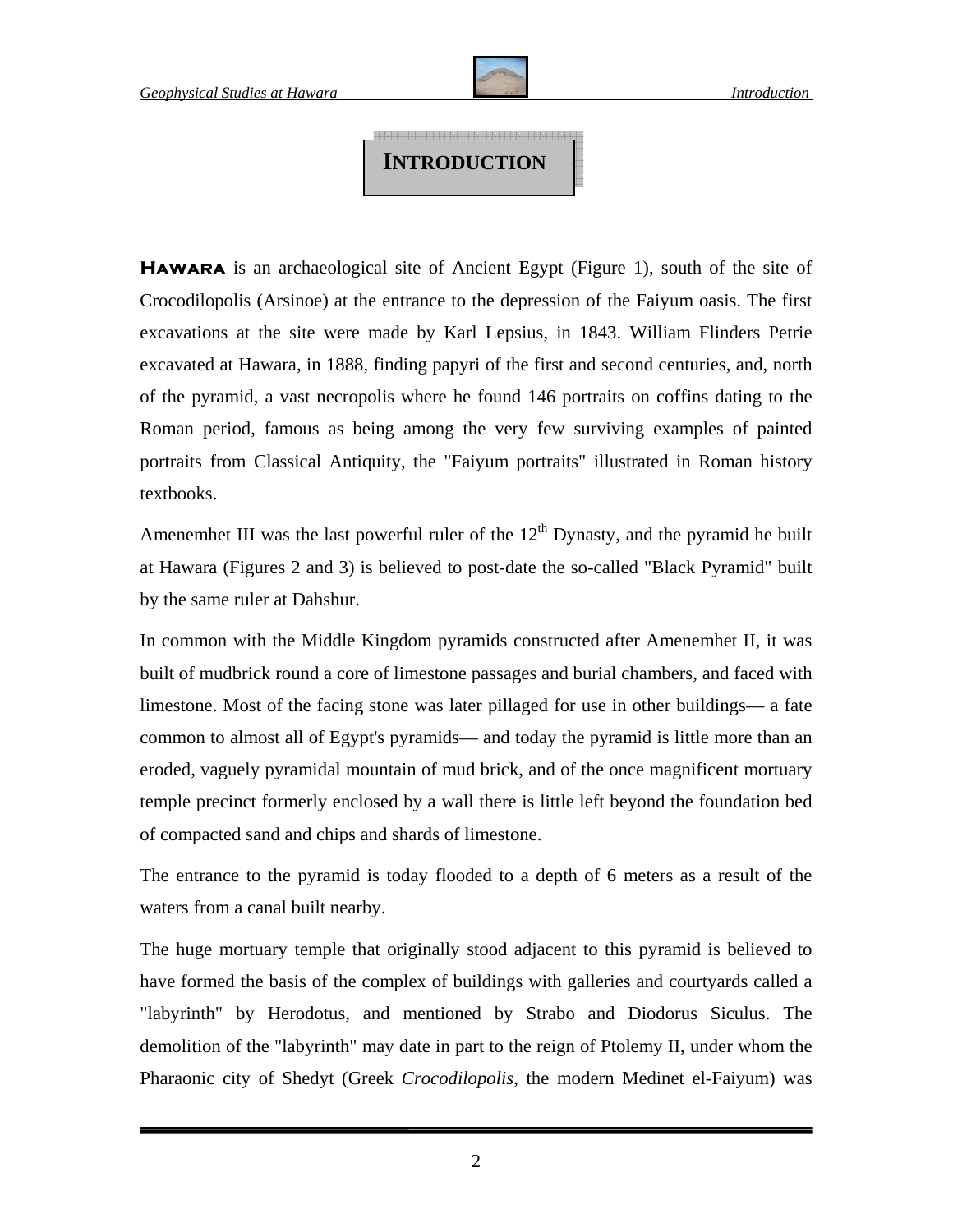renamed to honour his sister-wife Arsinoe; a massive Ptolemaic building program at Arsinoe has been suggested as the ultimate destination of Middle Kingdom limestone columns and blocks removed from Hawara, and lost.

Nowadays Hawara area is entirely abandoned and the underground water has a bad effect on the foundation of Hawara Pyramid and the Labyrinth site. The area require great efforts to conserve this historical place from desertion.

The next discussion will enlighten some notions about Hawara and its Labyrinth throughout the history.



*Fig. (1): Hawara area (old photograph).*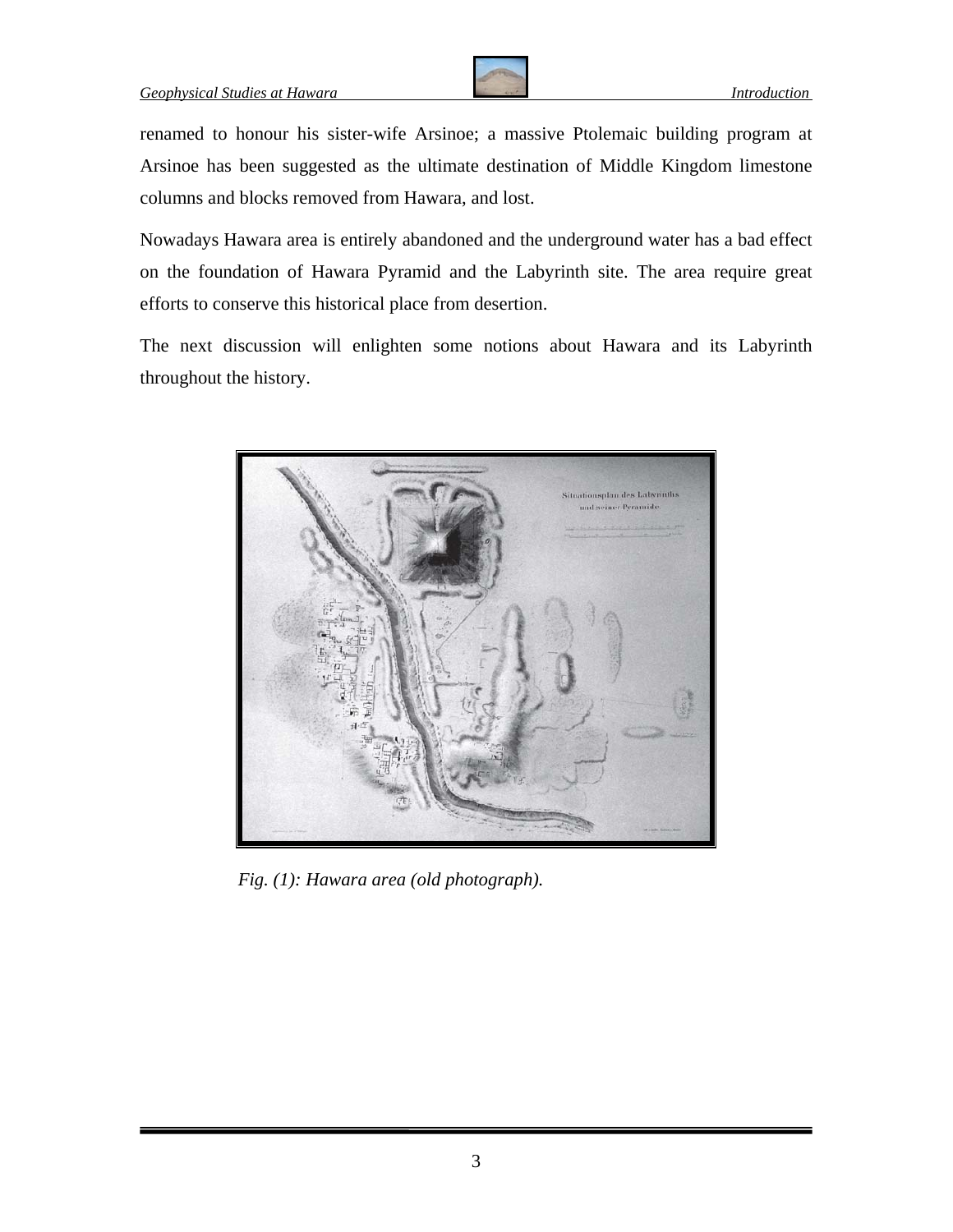

*Fig. (2): Pyramid of Hawara.*



*Fig. (3): The internal structure of the Pyramid of Hawara.*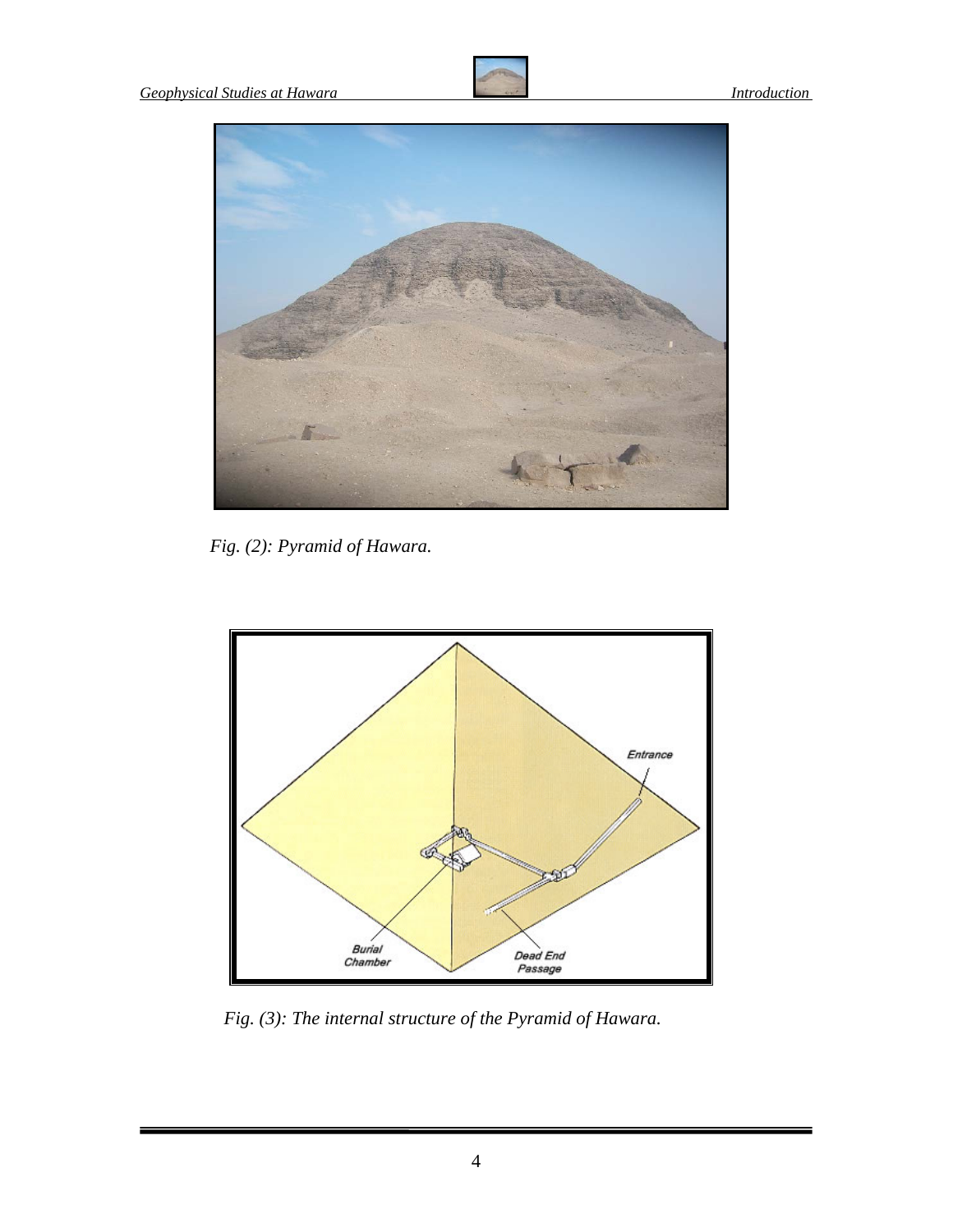### **List of principal Greek and Roman authors who refer to the Labyrinth**

- Herodotus (ca. 484-430 BC)
- Diodorus Siculus (1st century BC)
- Strabo (ca.  $64$  BC AD 19)
- Pliny (AD 23-79)
- Pomponius Mela

**HERODOTUS** (ca. 484-430 BC): One passage in Histories, Book, II, 148.

In the second book of his History, the Greek writer Herodotus gave the following account of the Labyrinth:

*This I have actually seen, a work beyond words. For if anyone put together the buildings of the Greeks and display of their labors, they would seem lesser in both effort and expense to this labyrinth - even though both the temple in Ephesus and the one in Samos are remarkable. Even the pyramids are beyond words, and each was equal to many and mighty works of the Greeks. Yet the labyrinth surpasses even the pyramids.* 

In *it there are twelve courts with roofs, each with facing gateways, six oriented to the north and six oriented to the south. It contains two sets of chambers, one below ground and the other aligned on top, three thousand in number - fifteen hundred in each set. I saw the upper series of chambers myself, passing through, and speak from my own observation, whereas I learned of the underground series by report. For the Egyptian authorities were utterly unwilling to show them saying they contained the burials both of the kings who had caused this labyrinth to be build, and of the secret crocodiles.* 

*So I speak of the lower chambers from listening to others, but have myself seen the upper ones - beyond human labor. For the ways out through the roofed areas and the extremely intricate windings through the courts arose infinite wonder, passing from court to chambers and from chambers to porches (?), to other roofed areas from the porches (?), and to other courts from the chambers. For all of this the roof is of stone, like the walls,*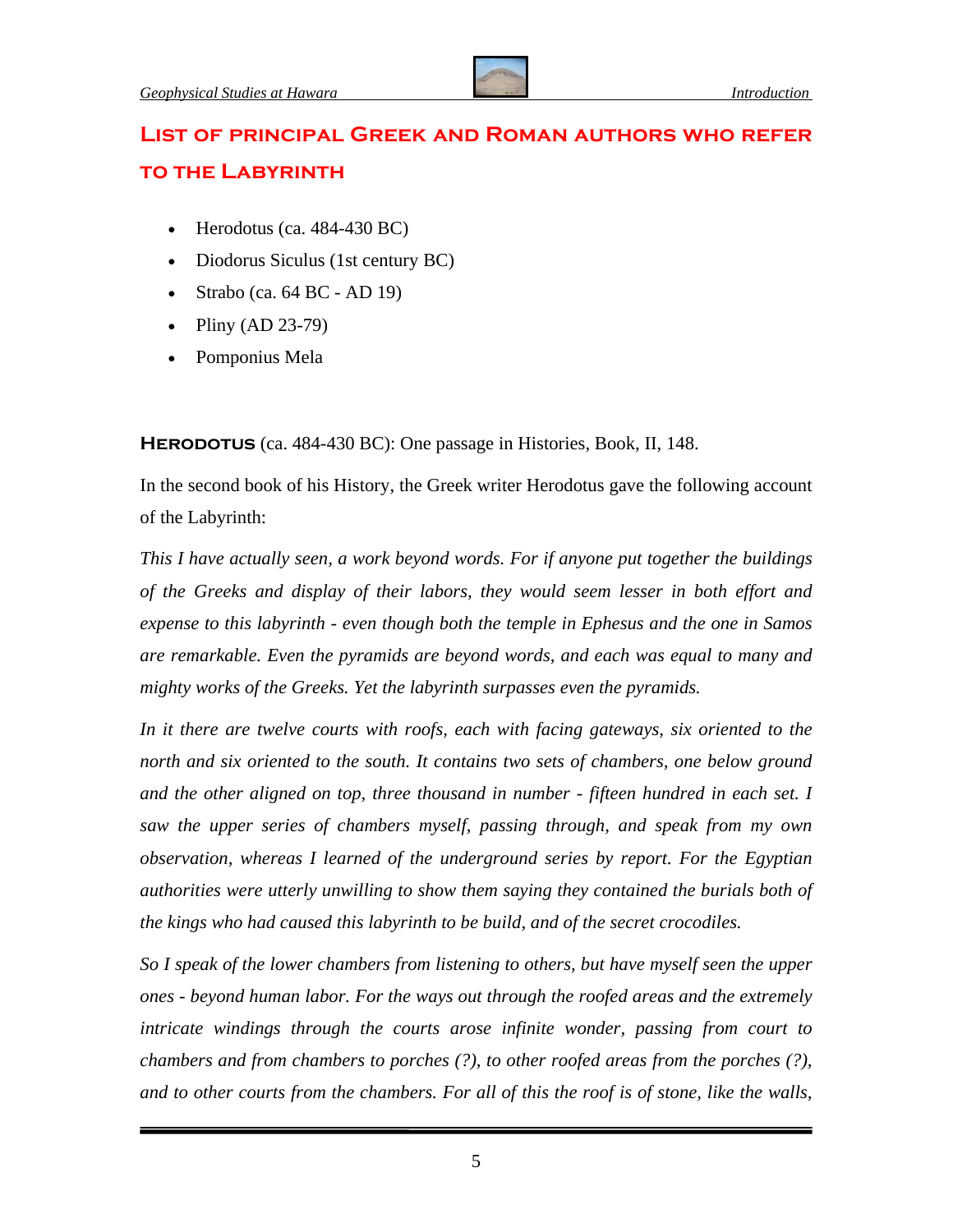

*and the walls are covered with carved motives, while each court has a colonnade of white stone exactly joined. At the far end of the labyrinth stands a pyramid of forty orguiae which include the carvature of mighty figures. The way into this is cut below ground.*

**DIODORUS SICULUS** (1st century BC): Two passages in his history, Book I, 61 and 66.

*When the king died the government was recovered by Egyptians and they appointed a native king Mendes, whom some call Mares. Although he was responsible for no military achievements whatsoever, he did build himself what is called the Labyrinth as a tomb, an*  edifice which is wonderful not so much for its size as for the inimitable skill with which it *was build; for once in, it is impossible to find one's way out again without difficulty, unless one lights upon a guide who is perfectly acquainted with it. It is even said by some that Daedalus crossed over to Egypt and, in wonder at the skill shown in the building, built for Minos, King of Crete, a labyrinth like that in Egypt, in which, so the tales goes, the creature called the Minotaur was kept. Be that as it may, the Cretan Labyrinth has completely disappeared, either through the destruction wrought by some ruler or through the ravages of time; but the Egyptian Labyrinth remains absolutely perfect in its entire construction down to my time.* 

*And seized with enthusiasm for this enterprise they strove eagerly to surpass all their predecessors in the seize of their building. For they chose a site beside the channel leading into Lake Moeris in Libya and there constructed their tomb of the finest stone,*  laying down an oblong as the shape and a stade as the size of each side, while in respect *of carving and other works of craftsmanship they left no room for their successors to surpass them. For, when one had entered the sacred enclosure, one found a temple surrounded by columns, 40 to each side, and this building had a roof made of a single stone, carved with panels and richly adorned with excellent paintings. It contained memorials of the homeland of each of the kings as well as of the temples and sacrifices carried out in it, all skillfully worked in paintings of the greatest beauty. Generally it is said that the king conceived their tomb on such an expensive and prodigious scale that if they had not been deposed before its completion, they would not have been able to give their successors any opportunity to surpass them in architectural feats.*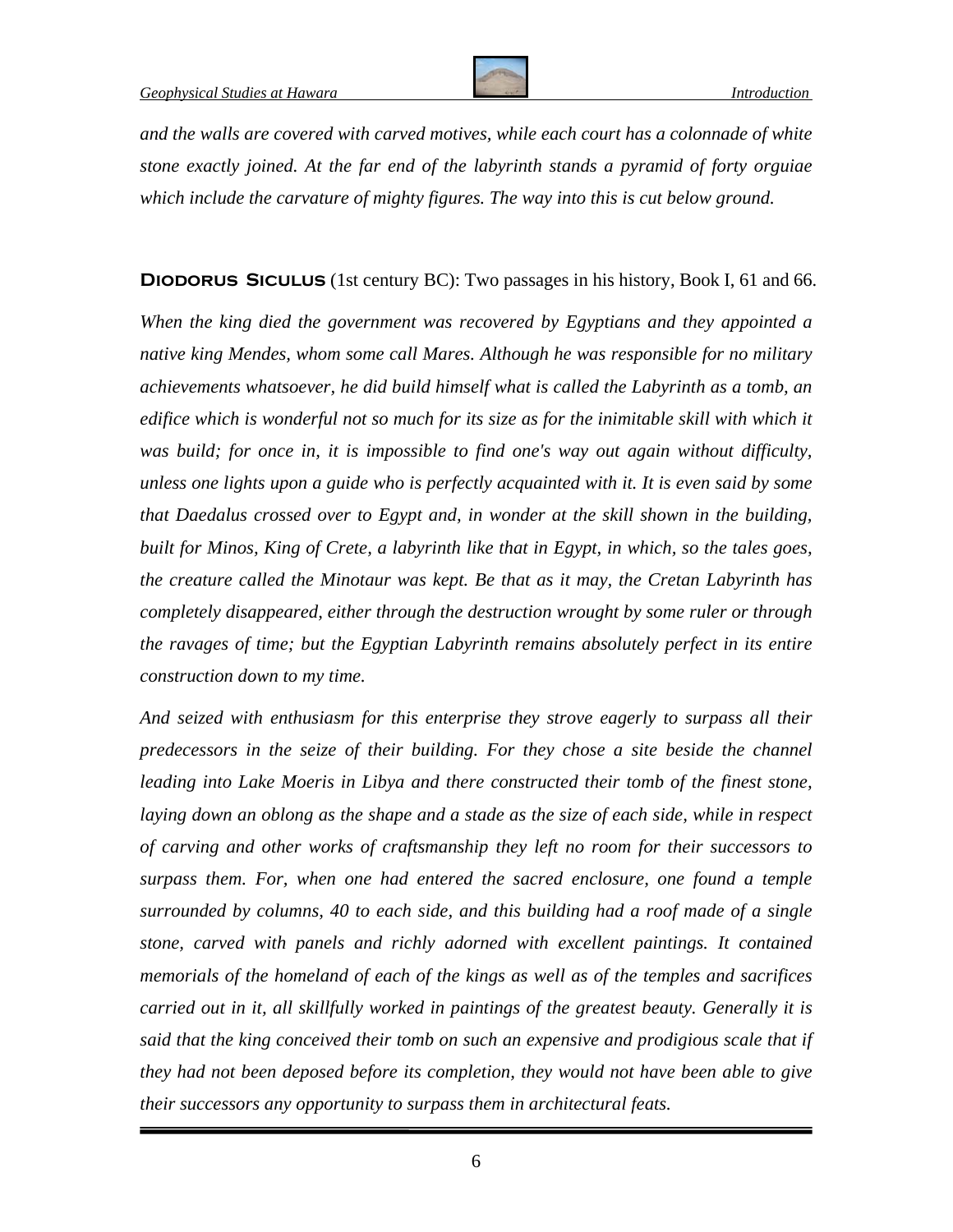

**Strabo** (ca. 64 BC - AD 19): Three passages in his geography, Book 17, I, 3 and 37 and 42.

*The total number of nomes was equal to the number of the courts in the Labyrinth; these are fewer than 30.* 

In addition to these things there is the edifice of the Labyrinth which is a building quite *equal to the Pyramids and nearby the tomb of the king who built the Labyrinth. There is at the point where one first enters the channel, about 30 or 40 stades along the way, a flat trapezium-shaped site which contains both a village and a great palace made up of many palaces equal in number to that of the nomes in former times; for such is the number of peristyle courts which lie contiguous with one another, all in one row and backing on one wall, as though one had a long wall with the courts lying before it, and the passages into the courts lie opposite the wall. Before the entrances there lie what might be called hidden chambers which are long and many in number and have paths running through one another which twist and turn, so that no one can enter or leave any court without a guide. And the wonder of it is the roofs of each chambers are made of single stones and the width of the hidden chambers is spanned in the same way by monolithic beams of outstanding size; for nowhere is wood or any other material included. And if one mounts onto the roof, at no great height because the building has only one storey, it is possible to get a view of a plain of masonry made of such stones, and, if one drops back down from there into the courts, it is possible to see them lying there in row each supported be 27*  monolithic pillars; the walls too are made up in stones of no less a size.

*At the end of this building, which occupies anarea of more than a stade, stands the tomb, a pyramid on a oblong base, each side about 4 "plethra" in length and the height about the same; the name of the man buried there was Imandes. The reason for making the courts so many is said to be the fact that it was customary for all nomes to gather there according to rank with their own priests and priestesses, for the purpose of sacrifice, divine-offering, and judgement on the most important matters. And each of the nomes was lodged in the court appointed to it.*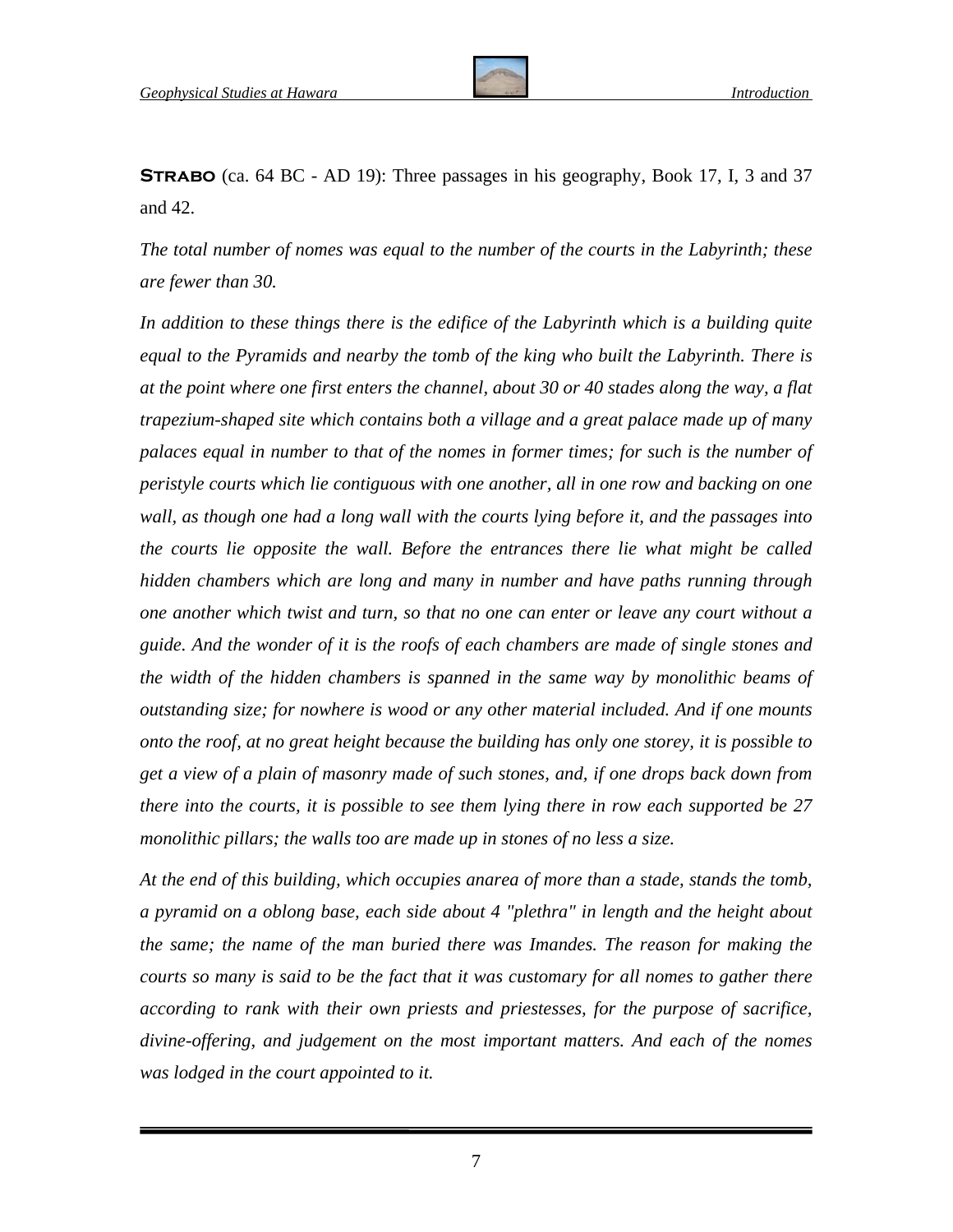

*And above this city stands Abydos, in which there is the Memnonium, a palace wonderfully constructed of massive stonework in the same way as we have said the*  Labyrinth was built, though the Memnonium differs in being simple in structure.

#### **PLINY** (AD 23-79): One passage in his natural history, Book 36, 13.

Let us speak also of labyrinths, quite the most extraordinary works on which men have *spent their money, but not, as may be thought, figments of the imagination. There still exists even now in Egypt in the Heracleopolite Nome the one which was built first, according to tradition 3,600 years ago by king Petesuchis or Tithois, though Herodotus ascribes the whole work to Twelve Kings and Psammetichus, the latest of them. Various reasons are given for building it. Demoteles claims that it was the palace of Moteris, Lyceas the tomb of Moeris, but the majority of writers take the view that it was build as a temple to the Sun, and this is generally accepted. At any rate, that Daedalus used this as the model for the Labyrinth which he built in Crete is beyond doubt, but it is equally clear that he imitated only 100th part of it which contains twisting paths and passages which advance and retreat-all impossible to negotiate. The reason for this is not that within a small compass it involves one in mile upon of walking, as we see in tessellated floors or the displays given by boys on the Campus, but that frequently doors are buried in it to beguile the visitor into going forward and then force him to return into the same winding paths. This was the second to be built after the Egyptian Labyrinth, the third being in*  Lemnos and the fourth in Italy, all roofed with vaults of polished stone, though the *Egyptian specimen, to my considerable astonishment, has its entrance and columns made of Parian marble, while the rest is of Aswan granite, such masses being put together as time itself cannot dissolve even with the help of the Heracleopolitans; for they have regarded the building with extraordinary hatred.* 

It would be impossible to describe in detail the layout of that building and its individual *parts, since it is divided into regions and administrative districts which are called nomes, each of the 21 nomes giving its names to one of the houses. A further reason is the fact that it also contains temples of all the gods of Egypt while, in addition, Nemesis placed in the building's 40 chapels many pyramids of 40 ells each covering an area of 6 arourae*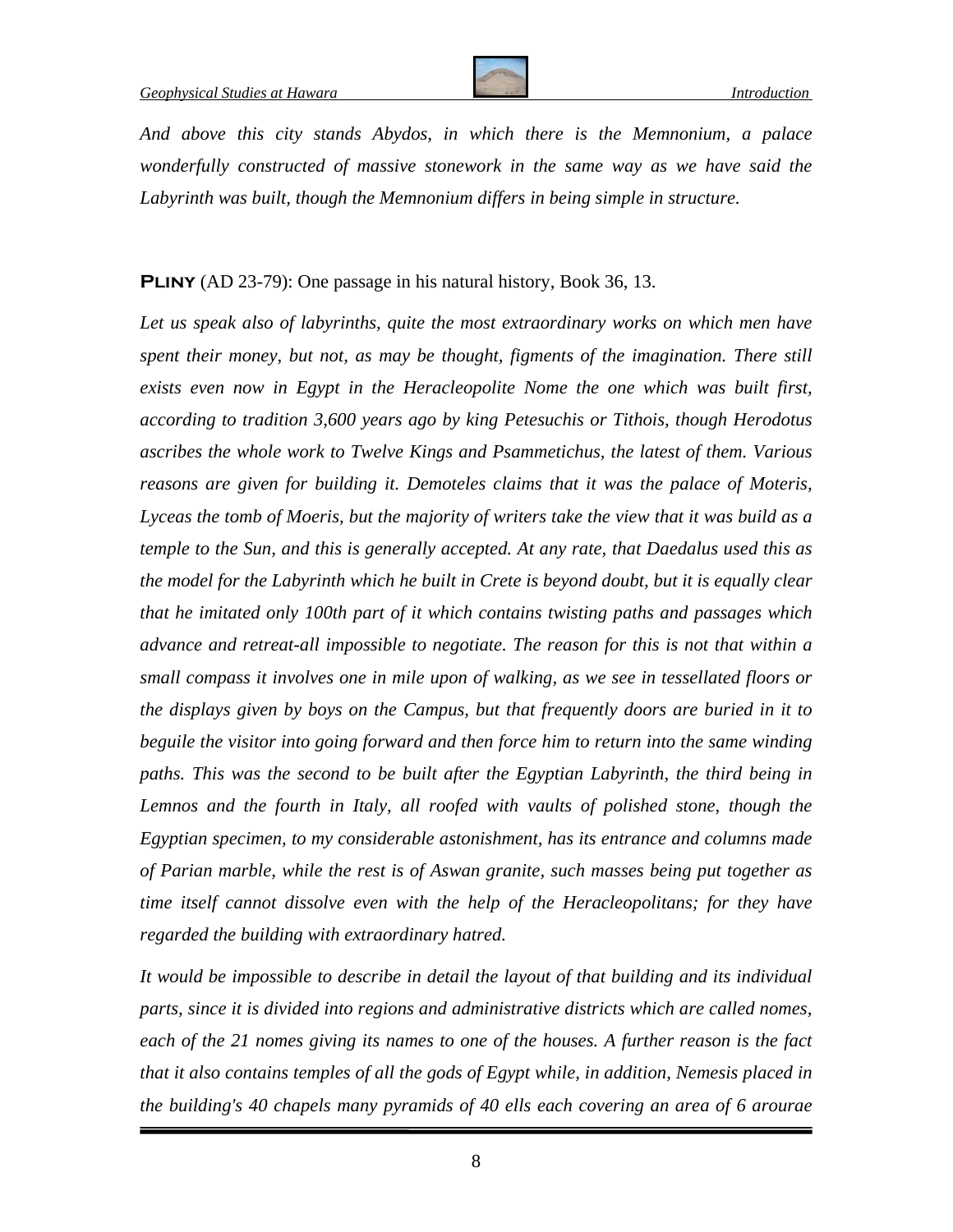

*with their base. Men are already weary with travelling when they reach that bewildering maze of paths; indeed, there are also lofty upper rooms reached by ramps and porticoes from which one descends on stairways which have 90 steps each; inside are columns of imperial porphyry, images of the gods, statues of kings and representations of monsters. Certain of the halls are arranged in such way that as one throws open the door there arises within a fearful noise of thunder; moreover one passes through most of them in darkness. There are again other massive buildings outside the wall of the Labyrinth; they call them "the Wing". Then there are other subterranean chambers made by excavating galleries in the soil. One person only has done any repairs there-and they were few in number. He was Chaermon, the eunoch of king Necthebis, 500 years before Alexander the Great. A tradition is also current that he supported the roofs with beams of acacia wood boiled in oil, until squared stones could be raised up into the vaults.* 

#### **POMPONIUS MELA** (1st century AD): One passage in his chorographia, Book I, 9, 56.

*The building of Psammetich, the Labyrinth, includes within the circuit of one unbroken wall 1000 houses and 12 palaces, and is built of marble as well as being roofed with the same material. It has one descending way into it, and contains within almost innumerable paths, which have many convolutions twisting hither and thither. These paths, however, cause great perplexity both because of their continual winding and because of their porticoes which often reverse their direction, continually running through one circle after another and continually turning and retracing their steps as far as they have gone forwards with the result that the Labyrinth is fraught with confusion by reason of its perpetual meandering, though it is possible to extricate oneself.*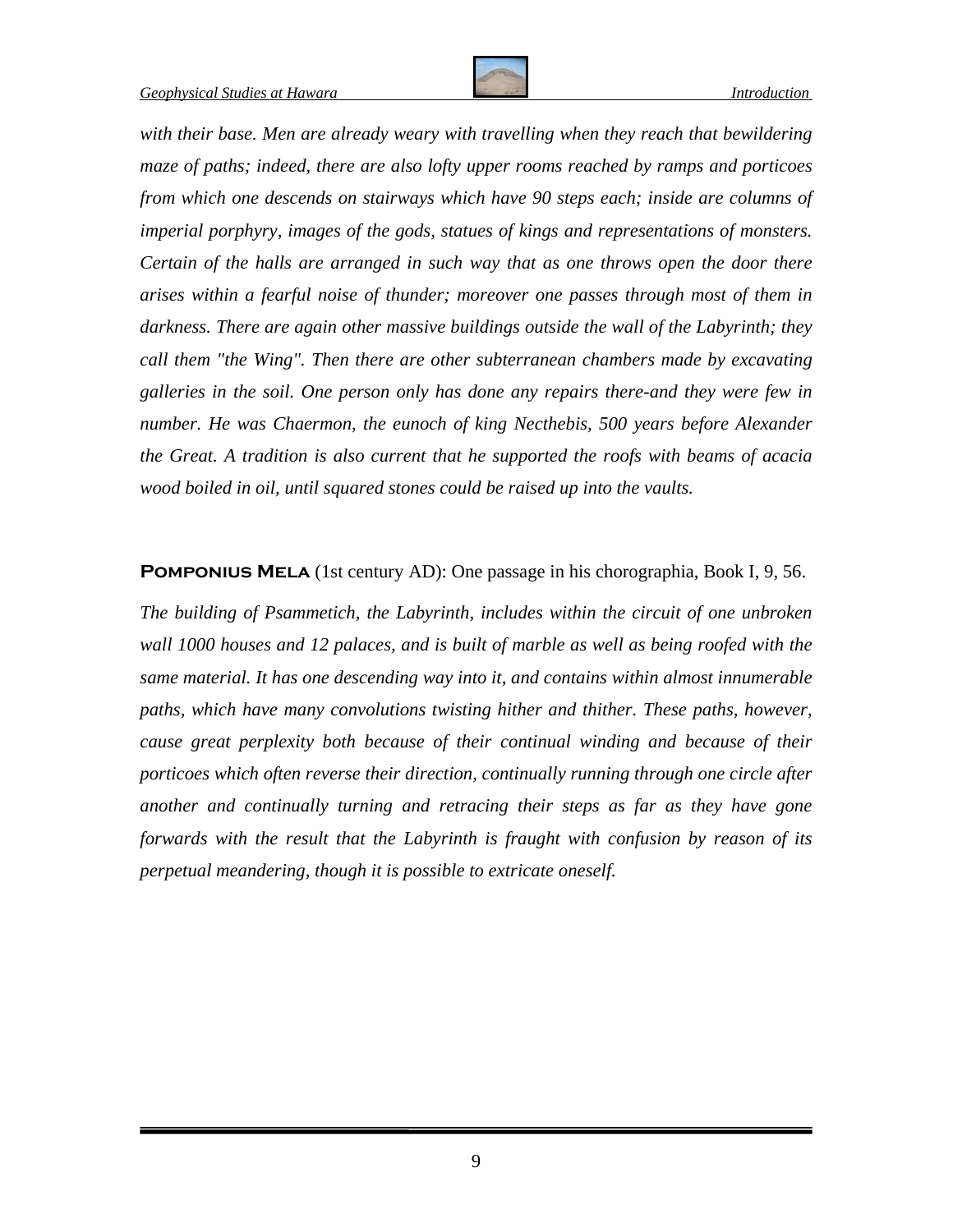#### **The nineteenth and early twentieth century work at Hawara**

**1800 31 DECEMBER:** survey by two engineers of the French expedition, Caristie and Martin, published by Jomard in Description de l'Egypte, Antiquites, volume IV (Pancoucke edition, Paris1821), 478-485 Comment: valuable as the first scientific survey, carried out earlier than the cutting of a canal across the site

**1820s**: date uncertain: survey by John Gardner Wilkinson, published in his Modern Egypt and Thebes, being a description of Egypt, including the information required for travellers in that country, volume II (London, 1843), 337-340

**1837**: survey by Howard Vyse and Perring, published in their Operations carried on at the Pyramids of Gizeh in 1837, volume III (London, 1842), 82-83 Comment: first record of the present canal across the site

**1840s**: survey and excavation by the expedition under Richard Lepsius, published in his Denkmaeler aus Aegypten und Aethiopen I (Berlin, 1849), plates 46-49, with posthumous publication of his notes in Denkmaeler Text II (Berlin, 1904), 11-30 Comment: this is the most accurate published account of the site, from a time when the ruins of the Hellenistic and Roman village survived over the area of the Labyrinth (Lepsius interpreted those ruins as part of the original complex)

**1862 AUGUST:** excavations around the site by Vassalli, published in the journal Recueil de Travaux 6 (1885), 37-41

**1888-1889:** excavations and survey by William Matthew Flinders Petrie, published in his reports Hawara, Biahmu and Arsinoe (London,1889) and Kahun, Gurob and Hawara (London, 1890): his letters home are now in the Griffith Institute, Oxford (the 'Petrie Journals'), and his pocket books (the 'Petrie Notebooks') are in the Petrie Museum (published with Secure Data Services in the Petrie Museum Archives CD-ROM, 1999) Comment: the main achievement of Petrie lies in his survey of the pyramid and its inner chambers, and in his discovery and rescue of the famous encaustic mummy portraits from the Roman Period burials north of the pyramid. In other areas the quality of his work falls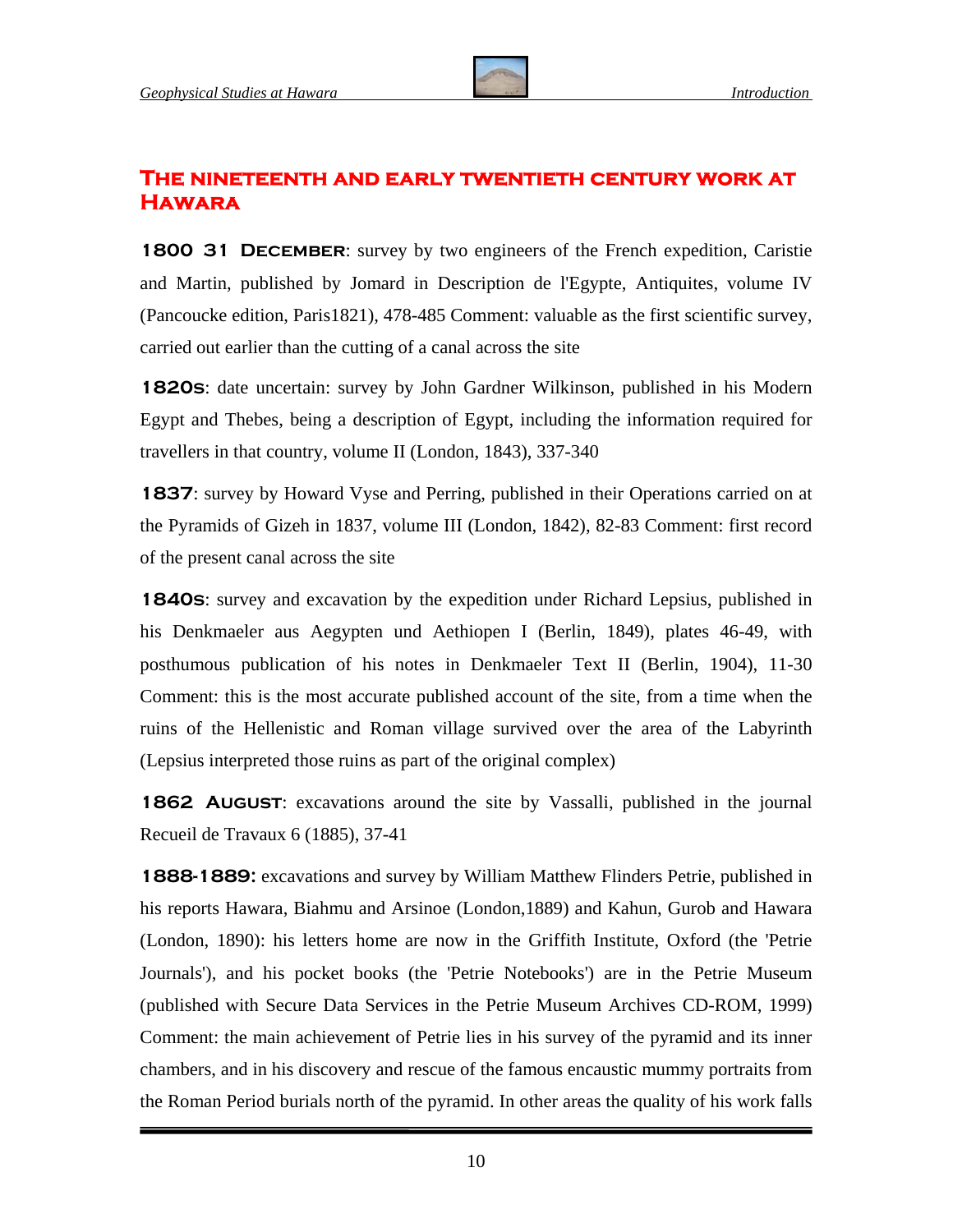below modern standards, reflecting the early date in the history of archaeology and in his own career. His survey of the area around the pyramid is inadequately recorded, and most of the tombs were emptied by workmen without Petrie himself ever seeing the finds in place.

**1892**: exploration of the Roman Period cemeteries at Hawara by R. v. Kaufmann, mentioned as the discoverer of a group burial containing eight mummies, in Renate Germer, Das Geheimnis der Mumien, Ewiges Leben am Nil (Berlin 1998), 150-151

**1911:** excavation of the Labyrinth area and the Hellenistic and Roman Period cemeteries by William Matthew Flinders Petrie, published in his The Labyrinth, Gerzeh and Mazghuneh (London 1912), and Roman Portraits and Memphis IV (London 1911) Comment: in this season Petrie uncovered some of the most remarkable sculpture fragments, as well as more structures within the area of the Labyrinth.

#### **Recent research on the Labyrinth**

**1989** Blom, I., Sculpture Fragments and Relief Fragments from the Labyrinth at Hawara in the Rijksmuseum van Oudheden, Leiden, OMRO 69, 25-50 Photographs and description of the finds from the Labyrinth, which are now in Leiden.

**1992** Obsomer, C., in: Amosiadès (Mélanges offert au professur Claude Vandersleyen par anciens étudiants, Louvain-la-Neuve, 221-324.

**2000** Uphill, E.P., Pharaoh´s Gateway to Eternity, The Hawara Labyrinth of King Amenemhat III, London and New York.

**2000** Belgian survey "the Hawara 2000-survey of the Faiyum Project" (Netherlands-Flemish Institute in Cairo) (Katholieke Universiteit Leuven - Section: Ancient History). - Willy Clarysse (General director) - Inge Uytterhoeven (Field director) - Anny Cottry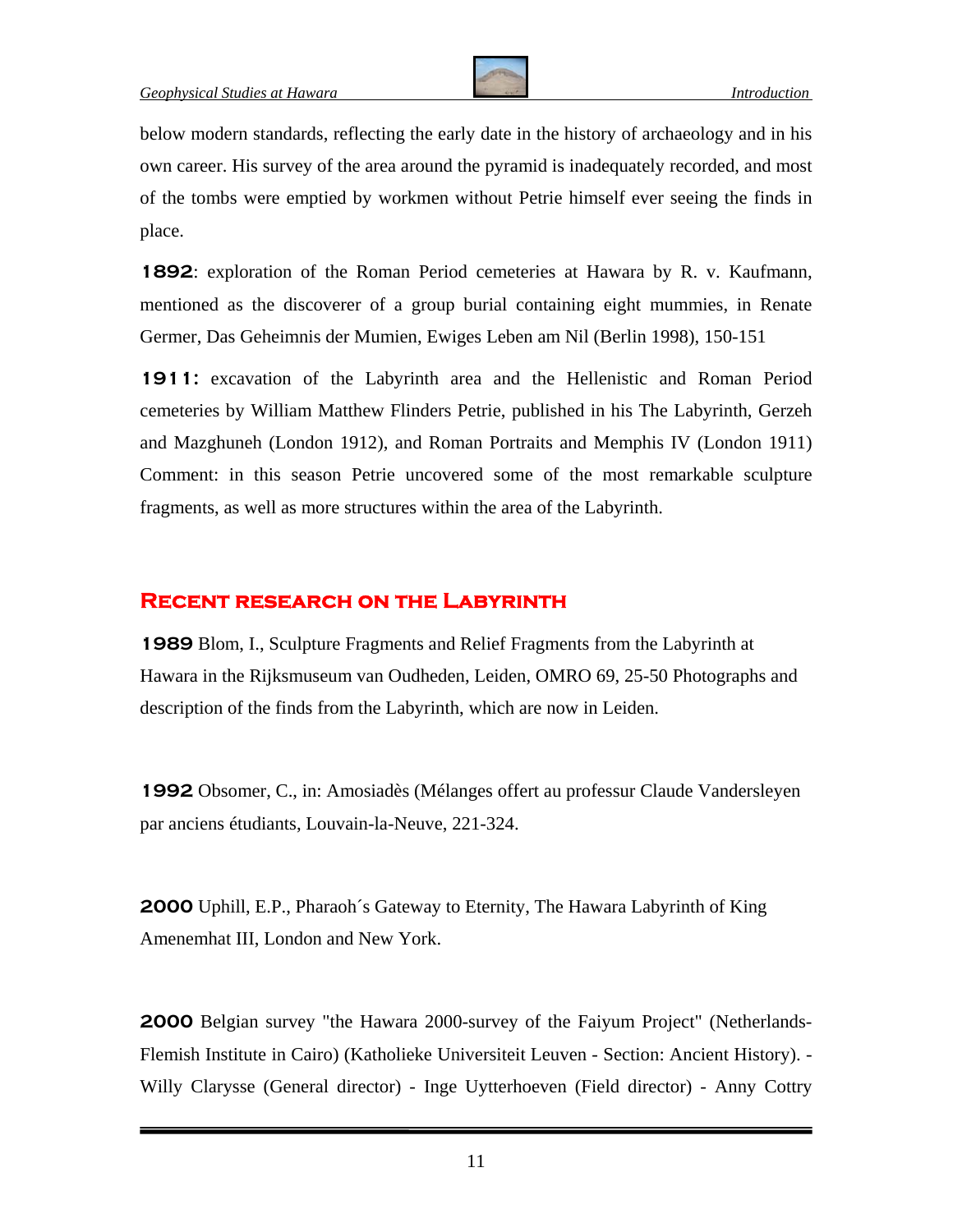

(Photographer) - Katrien Cousserier (Archaeologist) - Bart Demarsin (Archaeologist) - Lieven Loots (Archaeologist) - Sylvie Marchand (Pottery specialist - IFAO) - Veerle Muyldermans (Archaeologist) - Ilona Regulski (Egyptologist) - Katrien Slechten (Archaeologist) > - Ayman Mohammad Sedik el-Hakim (Inspector) - Ashraf Sobhy Rezkalla (Inspector)

#### **Current research on Hawara and the Labyrinth**

The present research has planned to be an integrated geophysical study at the area of Hawara Pyramid and the Labyrinth zone.

The geophysical techniques became very advanced and well adapted for archaeological investigation. Geophysical techniques are well known as a non-destructive procedures that lead to a precise outcomes indicating the subsurface archaeological features and structures.

The main question we need to answer through this study is "is there something left from the Labyrinth or it is just ruins?"

The suggested geophysical techniques are:

- 1- Soil conductivity measurements .
- 2- Vertical heterogeneity mapping using VLF technique.
- 3- Electromagnetic regional and detailed survey "TEM".
- 4- Electrical resistivity tomography "ERT".
- 5- Ground penetrating radar "GPR".
- 6- Geomagnetism.

The integration of the six tools could answer our question and it could cause the rising of new questions!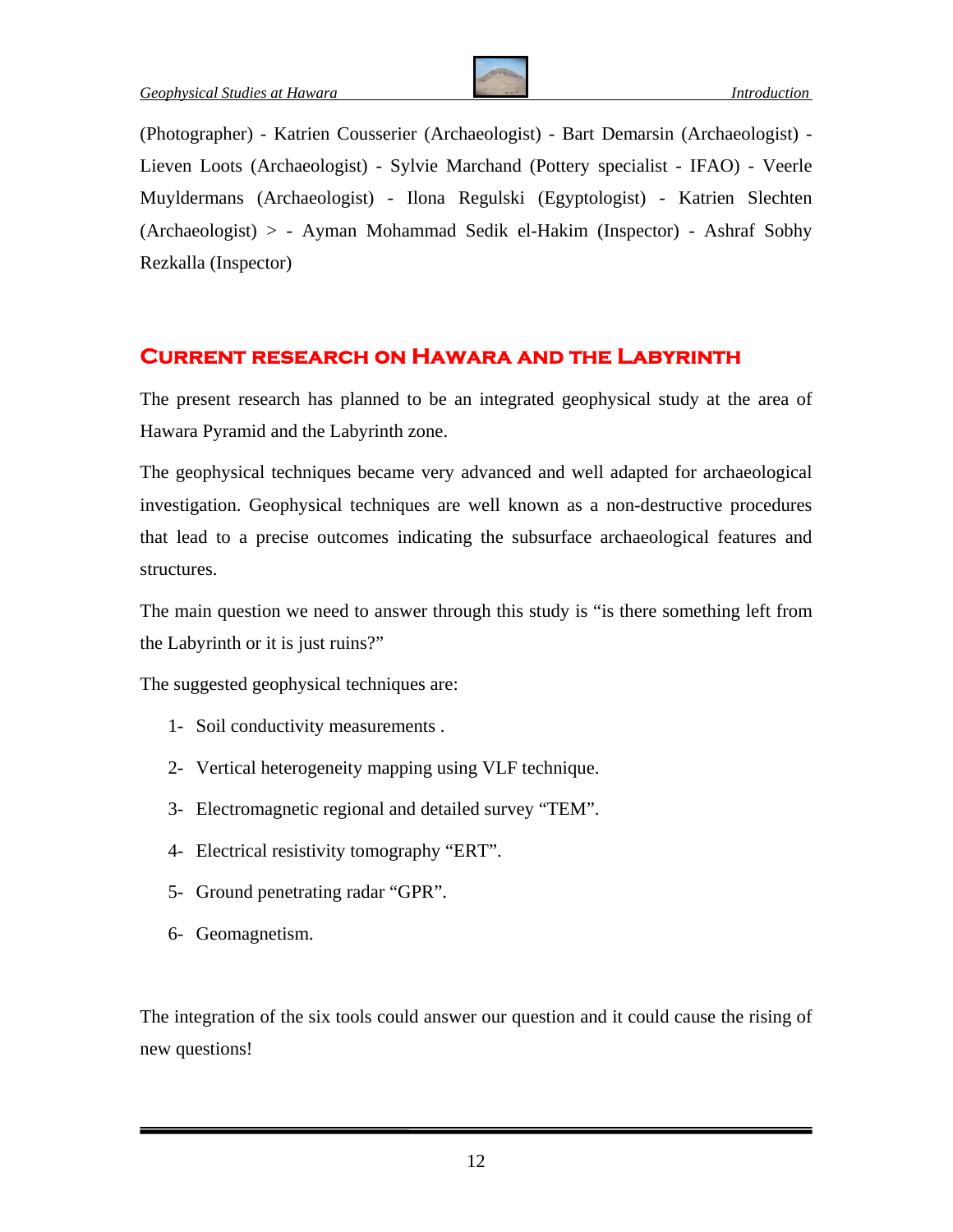



*Fig. (4): View of Hawara area.* 



*Fig. (5): Electrical resistivity tomography at Hawara area.*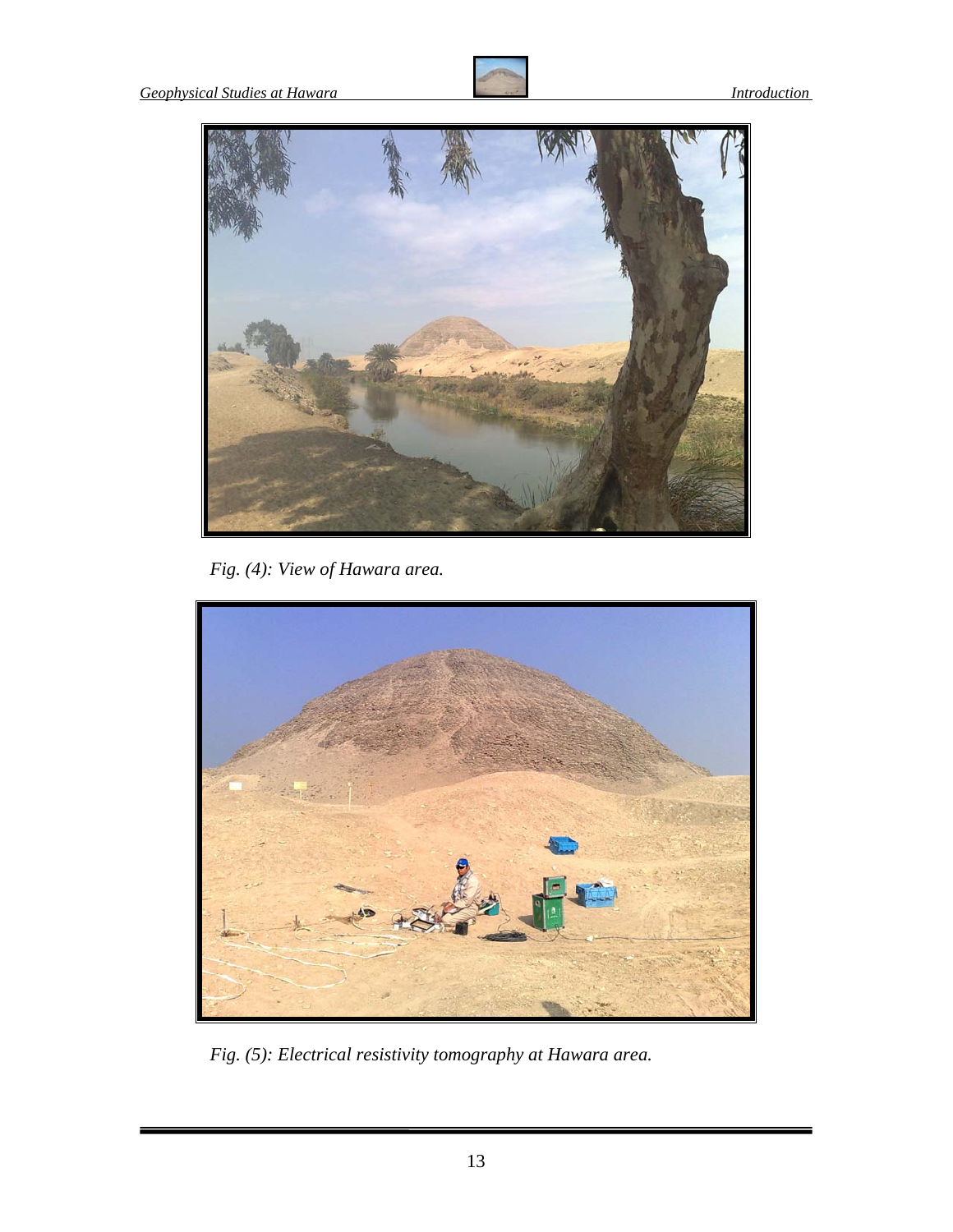

*Fig. (6): Nodes of electrical resistivity tomography at Hawara area.* 



*Fig. (7): Ground penetrating radar survey at Hawara area.*